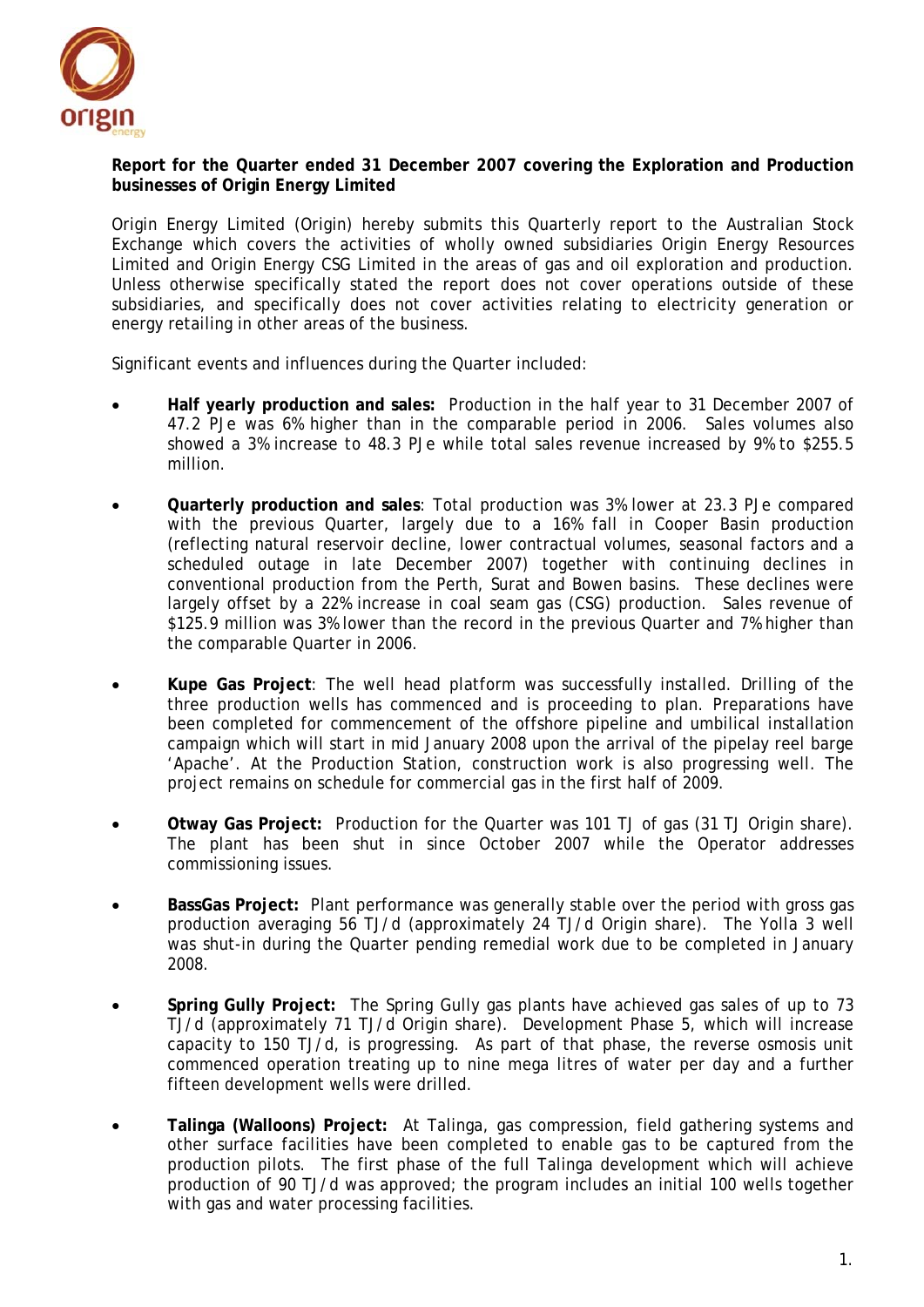- **Argyle/Kenya (Walloons) Project:** Gas production from the Kenya field operated by Queensland Gas Company (QGC) has ramped up to 21 TJ/d gross (8.5 TJ/d Origin share) following the commissioning of gas processing facilities. Further expansion of the Kenya/Argyle fields is underway to bring production to 120 TJ/d by 2010.
- **Perth Basin:** On 24 December 2007 a fire occurred at the Beharra Springs gas plant. The fire was successfully extinguished. No-one was injured and damage was localised. The plant is expected to recommence production by mid February.
- **Drilling Activities:** 
	- o **CSG:** In total 44 CSG wells were drilled including 37 development wells (15 Spring Gully, 10 Fairview, 12 Argyle), five cored exploration/appraisal slimholes and two monitoring wells.
	- o **New Zealand:** The Moana 1 exploration well, in offshore permit PEP 38485 in the northern Taranaki Basin, was drilled and was a dry hole. Batch drilling of the three Kupe development wells commenced.
	- o **Surat Basin:** A drilling campaign commenced in mid-December 2007 with the drilling of the successful Emu Apple 2 well. Three further wells are scheduled.
	- o **Perth Basin**: The upper Wagina sandstone Zone A in the Beharra Springs 4 well, which was drilled underbalanced using a coiled tubing unit, was flow tested at a stabilised rate of approximately 35 mmscfd in early October and brought online in mid-December at 10.5 TJ/d.
	- o **Cooper Basin**: Origin participated in 21 wells (seven development and 14 exploration/appraisal wells) in a program which continues to have a strong focus on oil (15 of 21 wells). Fourteen wells were successful; nine oil and five gas including two oil and one gas discovery wells.
- **Acquisitions:** Subject to completion of the transaction and Ministerial approval, Origin has acquired Swift Energy New Zealand's 100% interest in the Rimu, Mauri, Manutahi, Tariki, Ahuroa, Waihapa and Ngaere fields in the onshore Taranaki Basin and a 50% interest in exploration rights in the offshore PEP 381201 and PEP 38495 (southern Taranaki Basin) and deep sections (below base of the Tikorangi Formation) of PML 38140 and PML 38141.

## **Post Report Date Events**

- **Kupe Gas Project:** The reel-barge Apache has arrived in New Zealand and commenced operations laying the offshore pipeline and umbilical control lines. The control line has been laid from the platform to shore and successfully pulled through the shore-crossing tunnel. Laying of the offshore pipeline is progressing well, and operations are expected to be complete in February.
- **Otway Gas Project**: The start-up sequence for resuming production at the Otway gas plant is under way and gas export is expected to recommence in early February.
- **BassGas:** Remedial work on the Yolla 3 well has been completed and the well was returned to production in early January.
- **Central Queensland floods:** While the floods in central Queensland have restricted road access to some fields in the Bowen and Surat basins, gas production has been unaffected to date with access for routine work being effected by helicopter. Oil production in some fields in the Surat Basin has been temporarily shut-in as wellhead storage facilities cannot be accessed. Provided there is no further significant rain, these facilities are expected to be accessible in early February.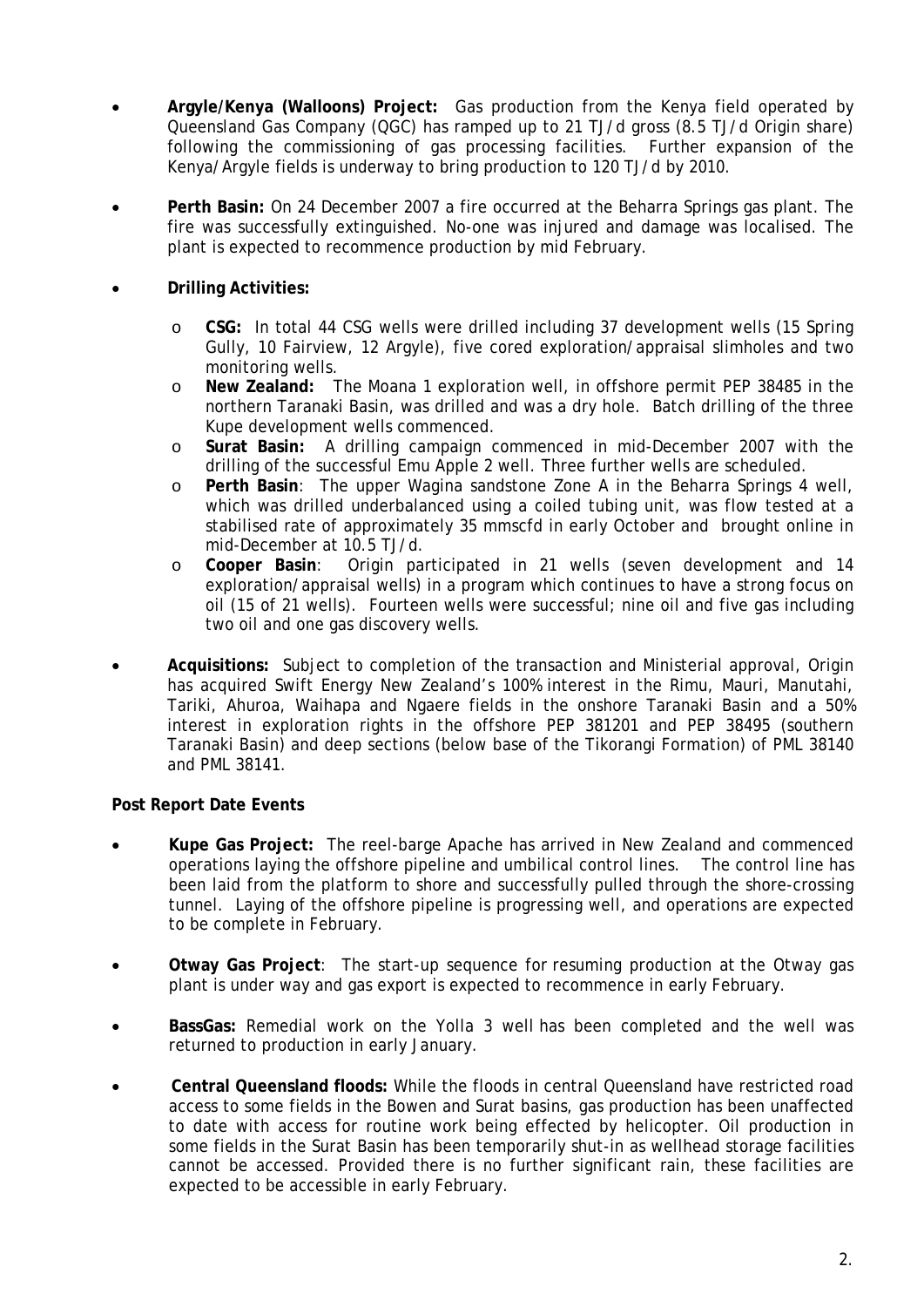## **1. PRODUCTION SALES AND EXPENDITURE**

Origin's share of production and energy sales during the Quarter is summarised as follows**:** 

# **1.1 Production by Area (and Total Sales and Revenue)**

| Natural Gas and         |      |         |                 |          | 2 <sub>nd</sub> |            |            |
|-------------------------|------|---------|-----------------|----------|-----------------|------------|------------|
| Ethane                  | Unit | This    | <b>Previous</b> | %        | Quarter         | <b>YTD</b> | <b>YTD</b> |
|                         |      | Quarter | Quarter         | Change   | 2006/07         | 2007/08    | 2006/07    |
|                         |      |         |                 |          |                 |            |            |
| Natural Gas             | PJe  |         |                 |          |                 |            |            |
| SA Cooper & SWQ         |      | 4.6     | 5.6             | (18)     | 6.0             | 10.1       | 12.5       |
| <b>Bass Basin</b>       |      | 2.2     | 2.2             | $\Omega$ | 1.9             | 4.4        | 3.1        |
| Otway Basin             |      | 0.2     | 0.3             | (22)     | 0.7             | 0.5        | 1.5        |
| Perth Basin             |      | 1.0     | 1.2             | (17)     | 1.2             | 2.2        | 2.2        |
| Coal Seam Gas           |      | 9.3     | 7.6             | 22       | 5.5             | 16.9       | 10.8       |
| Surat / Denison         |      | 2.5     | 3.1             | (19)     | 2.8             | 5.7        | 5.9        |
| Ethane                  | PJe  |         |                 |          |                 |            |            |
| SA Cooper & SWQ         |      | 0.3     | 0.4             | (16)     | 0.4             | 0.7        | 0.9        |
| <b>Total Production</b> |      | 20.1    | 20.4            | (1)      | 18.5            | 40.5       | 36.9       |
| Total Sales Volume      |      | 19.5    | 20.8            | (6)      | 19.4            | 40.3       | 39.3       |
| Total sales revenue     | \$M  | 62.8    | 70.6            | (11)     | 64.4            | 133.4      | 133.0      |

|                           |       |             |          |                  | 2nd     |            |            |
|---------------------------|-------|-------------|----------|------------------|---------|------------|------------|
| Crude Oil                 | Unit  | <b>This</b> | Previous | %                | Quarter | <b>YTD</b> | <b>YTD</b> |
|                           |       | Quarter     | Quarter  | Change           | 2006/07 | 2007/08    | 2006/07    |
| Crude Oil                 | kbbls |             |          |                  |         |            |            |
| SA Cooper & SWQ           |       | 72.6        | 66.8     | (9)              | 78.8    | 139.5      | 160.0      |
| Surat / Denison           |       | 10.8        | 8.3      | 30               | 4.4     | 19.1       | 10.0       |
| Perth Basin               |       | 149.4       | 180.5    | (17)             | 287.0   | 329.9      | 489.3      |
| <b>Total Production</b>   |       | 232.8       | 255.6    | (9)              | 370.2   | 488.5      | 659.3      |
| <b>Total Sales Volume</b> |       | 331.3       | 333.7    | $\left(1\right)$ | 375.6   | 665.0      | 749.8      |
| Total sales revenue       | \$M   | 30.9        | 27.6     | 12               | 26.8    | 58.5       | 55.4       |

|                            |       |             |          |        | 2 <sub>nd</sub> |            |            |
|----------------------------|-------|-------------|----------|--------|-----------------|------------|------------|
| Condensate/Naphtha         | Unit  | <b>This</b> | Previous | %      | Quarter         | <b>YTD</b> | <b>YTD</b> |
|                            |       | Quarter     | Quarter  | Change | 2006/07         | 2007/08    | 2006/07    |
| Condensate/naphtha         | kbbls |             |          |        |                 |            |            |
| SA Cooper & SWQ            |       | 71.3        | 90.6     | (21)   | 97.7            | 161.9      | 201.0      |
| <b>Bass Basin</b>          |       | 85.9        | 94.1     | (9)    | 104.1           | 180.0      | 166.5      |
| Otway Basin                |       | 2.0         | 2.1      | (5)    | 2.2             | 4.0        | 5.1        |
| Perth Basin                |       | 2.0         | 2.5      | (20)   | 2.8             | 4.5        | 5.5        |
| Surat / Denison            |       | 15.3        | 16.0     | (4)    | 12.3            | 31.3       | 27.8       |
| <b>Total Production</b>    |       | 176.5       | 205.3    | (14)   | 219.1           | 381.7      | 405.9      |
| <b>Total Sales Volume</b>  |       | 225.7       | 202.3    | 12     | 208.9           | 428.0      | 352.5      |
| <b>Total sales revenue</b> | \$M   | 19.6        | 15.4     | 27     | 14.4            | 35.0       | 25.7       |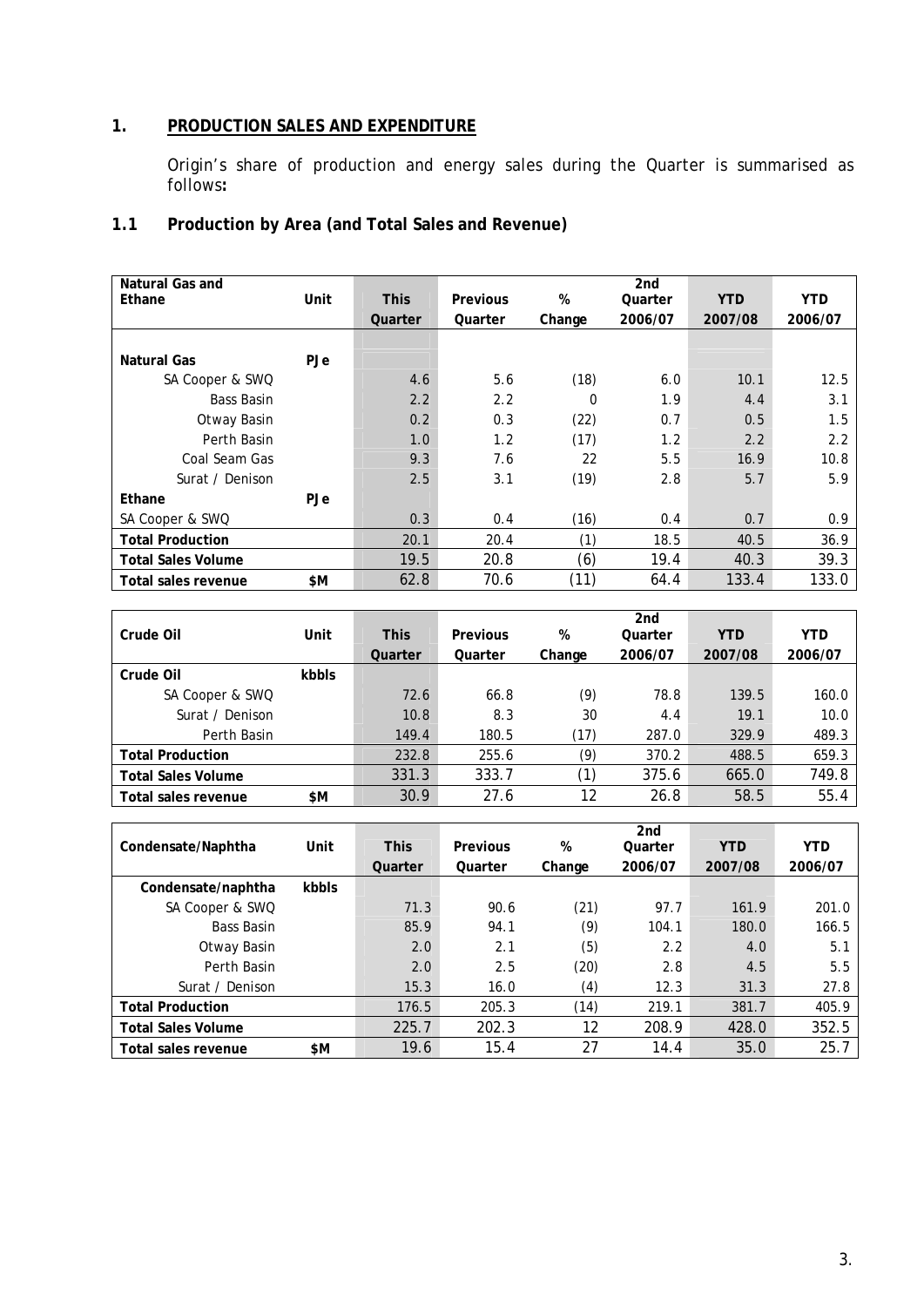|                           |                |             |                 |        | 2 <sub>nd</sub> |            |            |
|---------------------------|----------------|-------------|-----------------|--------|-----------------|------------|------------|
| <b>LPG</b>                | Unit           | <b>This</b> | <b>Previous</b> | %      | Quarter         | <b>YTD</b> | <b>YTD</b> |
|                           |                | Quarter     | Quarter         | Change | 2006/07         | 2007/08    | 2006/07    |
| <b>LPG</b>                | <b>Ktonnes</b> |             |                 |        |                 |            |            |
| SA Cooper & SWQ           |                | 8.9         | 10.4            | (14)   | 11.1            | 19.3       | 23.3       |
| Bass Basin                |                | 6.1         | 6.6             | (8)    | 4.6             | 12.7       | 6.6        |
| Surat / Denison           |                | 2.4         | 2.6             | (8)    | 2.2             | 5.0        | 4.6        |
| <b>Total Production</b>   |                | 17.4        | 19.6            | (11)   | 17.9            | 37.0       | 34.5       |
| <b>Total Sales Volume</b> |                | 14.4        | 22.4            | (36)   | 19              | 36.7       | 30.7       |
| Total sales revenue       | \$Μ            | 12.6        | 16.0            | (21)   | 11.8            | 28.6       | 20.5       |

|                           |            |             |          |        | 2nd     |            |            |
|---------------------------|------------|-------------|----------|--------|---------|------------|------------|
| <b>Total All Products</b> | Unit       | <b>This</b> | Previous | %      | Quarter | <b>YTD</b> | <b>YTD</b> |
|                           |            | Quarter     | Quarter  | Change | 2006/07 | 2007/08    | 2006/07    |
| (all<br>Production        |            |             |          |        |         |            |            |
| products)                 | <b>PJe</b> | 23.3        | 23.9     | (3)    | 22.8    | 47.1       | 44.6       |
| Sales (all products)      | PJe        | 23.4        | 24.9     | (6)    | 23.6    | 48.3       | 47.1       |
| Total sales revenue       | \$M        | 125.9       | 129.6    | (3)    | 117.4   | 255.5      | 234.6      |
|                           |            |             |          |        |         |            |            |
| Internal & External       |            |             |          |        | 2nd     |            |            |
| Sales Volumes             | Unit       | <b>This</b> | Previous | %      | Quarter | <b>YTD</b> | YTD.       |
|                           |            | Quarter     | Quarter  | Change | 2006/07 | 2007/08    | 2006/07    |
| <b>Total Sales Volume</b> | <b>PJe</b> |             |          |        |         |            |            |
| Internal                  |            | 7.1         | 10.0     | (30)   | 10.8    | 17.1       | 21.0       |
| External                  |            | 16.3        | 14.9     | 9      | 12.8    | 31.2       | 26.1       |
| Total                     |            | 23.4        | 24.9     | (6)    | 23.6    | 48.3       | 47.1       |
|                           |            |             |          |        |         |            |            |

| <b>Product Purchases</b> |      |             |          |            | 2nd     |         |          |
|--------------------------|------|-------------|----------|------------|---------|---------|----------|
| included in above sales  | Unit | <b>This</b> | Previous | %          | Quarter | YTD     | YTD      |
|                          |      | Quarter     | Quarter  | Change     | 2006/07 | 2007/08 |          |
| $\tau$ otal              | PJe  | 0.7         |          | (22)<br>22 | 0.8     |         | <u>.</u> |

| <b>Production by Basin</b> |            |             |          |             | 2 <sub>nd</sub> |            |            |
|----------------------------|------------|-------------|----------|-------------|-----------------|------------|------------|
| (All products, PJe)        | Unit       | <b>This</b> | Previous | %           | Quarter         | <b>YTD</b> | <b>YTD</b> |
|                            |            | Quarter     | Quarter  | Change      | 2006/07         | 2007/08    | 2006/07    |
| <b>Production by Basin</b> | <b>PJe</b> |             |          |             |                 |            |            |
| SA Cooper & SWQ            |            | 6.1         | 7.3      | (16)        | 8.0             | 13.4       | 16.5       |
| Bass Basin                 |            | 3.0         | 3.0      | $\mathbf 0$ | 2.7             | 6.0        | 4.3        |
| Otway Basin                |            | 0.2         | 0.3      | (25)        | 0.7             | 0.5        | 1.5        |
| Perth Basin                |            | 1.9         | 2.3      | (17)        | 2.9             | 4.2        | 5.1        |
| Coal Seam Gas              |            | 9.3         | 7.6      | 22          | 5.5             | 16.9       | 10.8       |
| Surat/Denison              |            | 2.8         | 3.4      | (18)        | 3.0             | 6.2        | 6.4        |
| Total                      |            | 23.3        | 23.9     | (3)         | 22.8            | 47.2       | 44.6       |

Note: current Quarter production figures for some non-operated areas may include preliminary production data for the last month of the Quarter. Where necessary, previous Quarter figures may have been amended to reflect actual production volumes which became available only after the report date for that Quarter.

## **1.2 Production/Sales Summary**

Total production at 23.3 PJe for the Quarter was 3% lower than that for the previous Quarter and 2% higher than the comparable period in 2006. The lower production reflected a 16% fall in Cooper Basin production (as a result of natural reservoir decline, lower contractual volumes, seasonal factors and a scheduled outage at Moomba), together with continued natural decline in conventional production from the Perth, Surat and Bowen basins. The declines in conventional production were largely offset by a 22% increase in CSG production over the Quarter.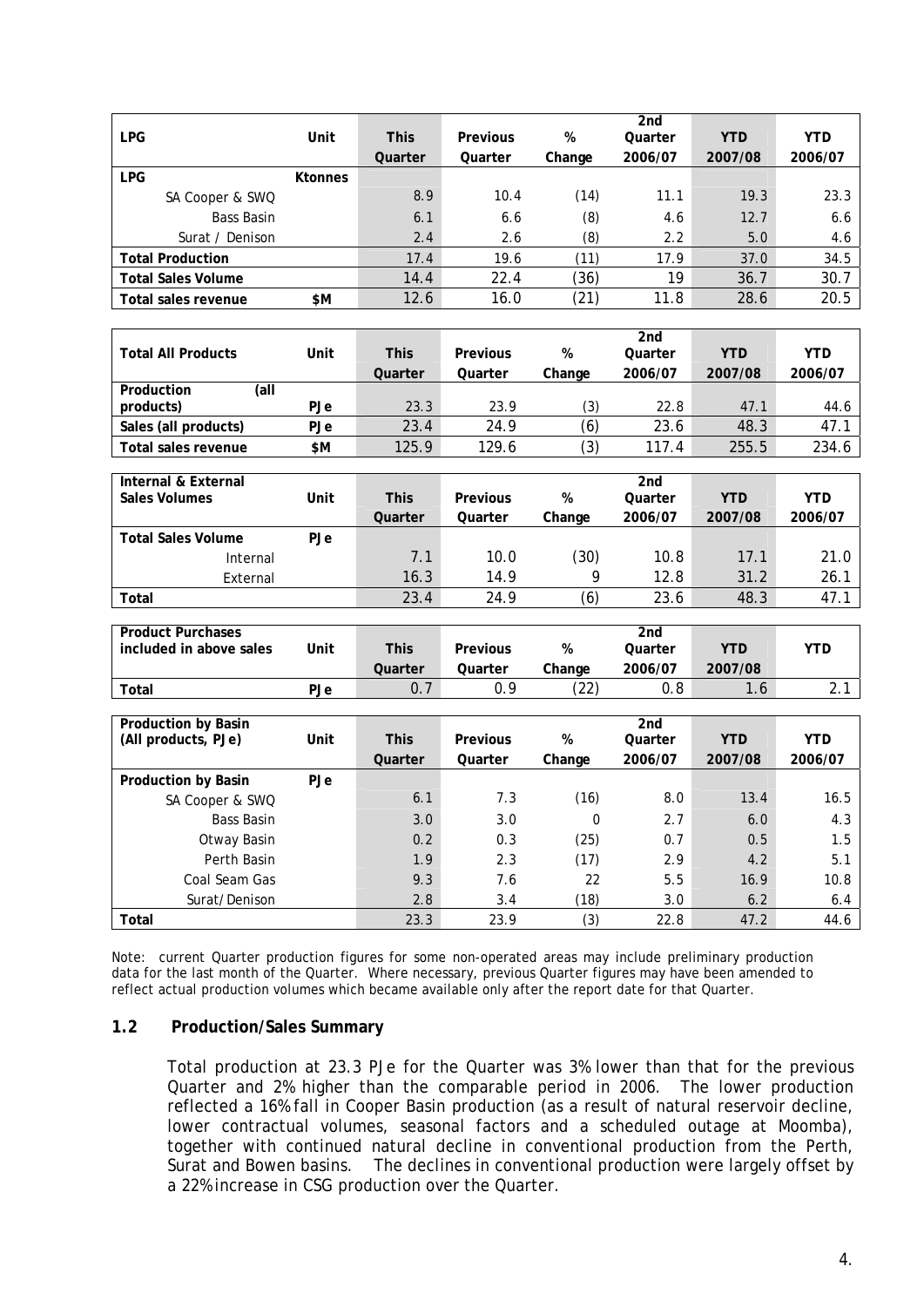Sales volumes were also lower by 6% at 23.4 PJe compared with the previous Quarter and were comparable with the corresponding period in 2006. Total sales revenue fell by 3% to \$125.9 million compared with the record \$129.6 million in the previous Quarter. The sales revenue was however 7% higher than in the comparable period in 2006.

## **2. DEVELOPMENT**

## **2.1 Cooper/Eromanga Basin (South Australia/Queensland)**

The scheduled Moomba Total Plant Outage was commenced on 21 December 2007 and was completed in line with expectations. The gas plant was brought back on line on 2 January 2008. Customer demand was met during the outage by using the storage facilities.

The Moonie to Brisbane oil pipeline remained shut-in during the Quarter. Oil production from the Yanda field resumed during the period and is being trucked to Moomba.

In South Australia, wax blockages in crude oil pipelines were resolved during the Quarter and full production of low pour point crude has been restored. Additional facilities and a new flowline were constructed during the period to handle high pour point crude. The production of high pour point crude is expected to be fully restored in the first Quarter of 2008.

Seven development wells (five gas, two oil) were drilled during the Quarter. The Coonatie 8 ST1, Coonatie 10, Tartulla 8 and Moomba 181 gas development wells were cased and suspended for future production. The Wellington 6 gas development well was plugged and abandoned. The Merrimelia 60 oil development well was cased and suspended as a Jurassic oil producer, and the Merrimelia 61 oil development well was in progress at the end of the Quarter.

## **2.2 Onshore Otway Basin (South Australia)**

No significant activity during the Quarter.

## **2.3 Surat Basin (Queensland)**

No significant activity during the Quarter.

#### **2.4 Denison Trough (Queensland)**

A campaign of three gas development wells is scheduled to commence in the June Quarter of 2008.

## **2.5 Coal Seam Gas (Queensland)**

#### *2.5.1 Spring Gully*

The Spring Gully gas plants achieved peak gas sales of 73 TJ/d (approximately 71 TJ/d Origin share) as production continued to ramp up during the Quarter.

Work was completed on Phase 4 of the Spring Gully Project addressing additional field deliverability and gas plant expansion (to 85 TJ/d) to meet firm contractual commitments to QAL, the Braemar power project and Incitec Pivot.

Work also continued on Phase 5 which is designed to increase field deliverability and gas plant capacity to 150 TJ/d. The reverse osmosis unit, designed to treat nine mega litres of water per day, commenced operations in late December.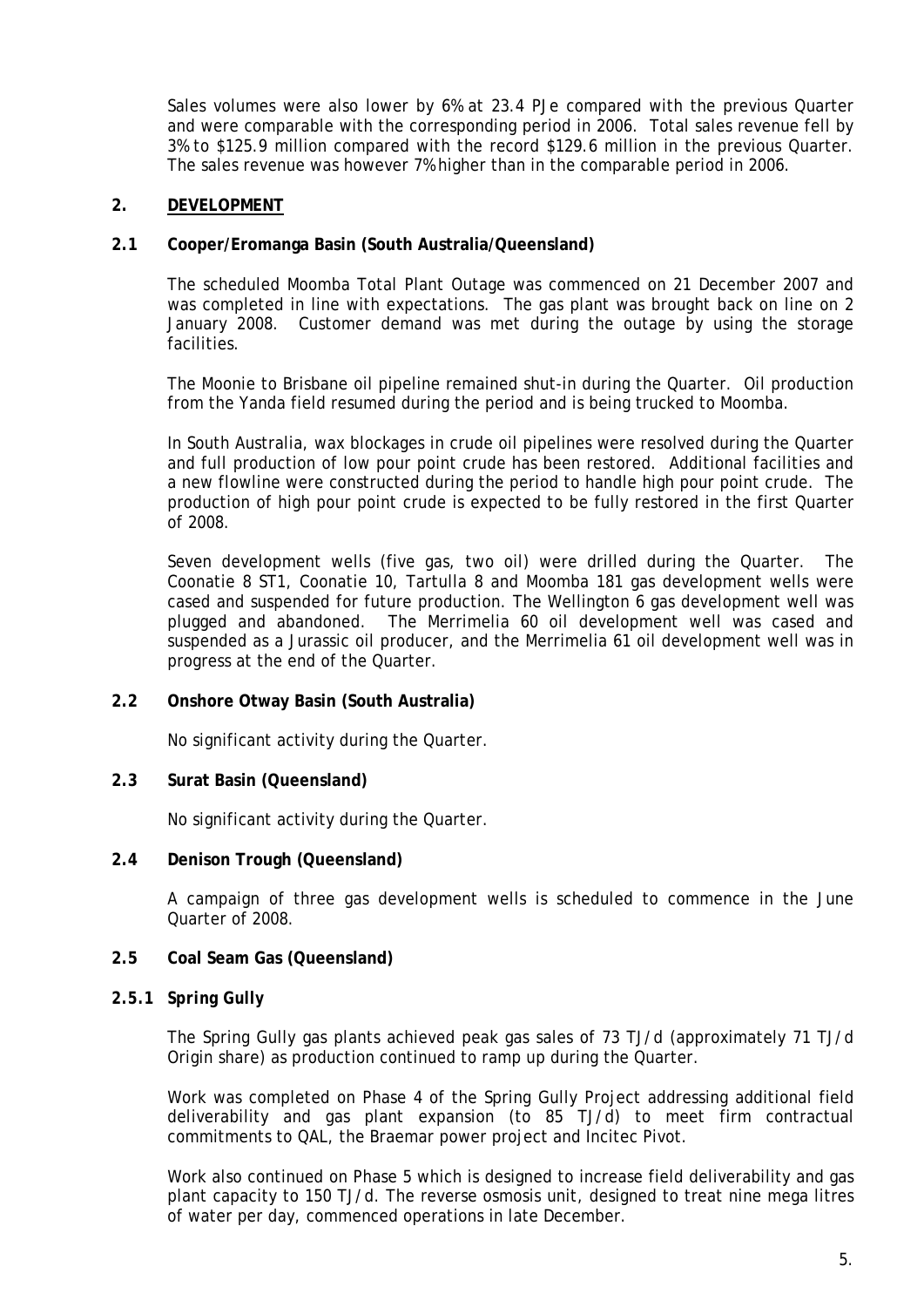Drilling continued during the Quarter with a further 15 development wells drilled of the planned 60 development well campaign.

## **2.5.2** *Fairview*

Ten development wells were drilled in the Fairview field as part of an ongoing program designed to underwrite future production and reserves growth.

## **2.5.3** *Peat*

No significant activity during the Quarter.

## **2.5.4** *Talinga/Orana*

Construction and commissioning of a gas compression plant, surface facilities and field gathering systems to capture gas from the production pilots on the Talinga field was completed during the Quarter. Gas sales commenced during October, with peak gas sales of 2.1 TJ/d (Origin share 100%) achieved during the Quarter.

Origin approved the first major phase of development at Talinga in December 2007. The program includes an initial 100 wells and gas and water processing facilities to achieve production of 90 TJ/d. The gas from Talinga will supplement supply from the Spring Gully field to meet gas demand from the Darling Downs Power Station and Rio Tinto Alumina in Gladstone.

## **2.5.5** *Argyle/Kenya/Bellevue*

Gas production from the Kenya field operated by QGC has ramped up to 21 TJ/d gross (8.5 TJ/d Origin Share) following the commissioning of gas processing facilities in the previous Quarter. A further expansion of the Kenya/Argyle field is underway to expand the field to 120 TJ/d gross by 2010.

Twelve development wells were drilled in the Argyle field as part of this on-going development drilling program.

## **2.6 Onshore Perth Basin (Western Australia)**

## **2.6.1** *Beharra Springs*

Gas production averaged 9.4 TJ/d gross during the Quarter (6.3 TJ/d net to Origin). A gradual decline of Tarantula gas production occurred throughout the Quarter. The Beharra Springs 4 discovery well was tied into the plant on the 17 December 2007 at a stabilized rate of 10.5 TJ/day gross.

On the 24 December 2007 a fire at the Beharra Springs gas/condensate/water separation vessel occurred. There were no injuries. The fire was successfully extinguished and the plant remains shut-in. A team has been mobilised to investigate the incident and work is underway to re-instate damaged equipment. It is anticipated that the fields will return to production by mid February 2008.

## **2.6.2** *Hovea/Eremia/Xyris*

Average gross production for the Quarter through the Hovea production facility was approximately 1,780 bopd (approximately 890 bopd Origin share).

Gross gas production from the Xyris plant averaged 9.3 TJ/d (4.6 TJ/d Origin share) during the Quarter.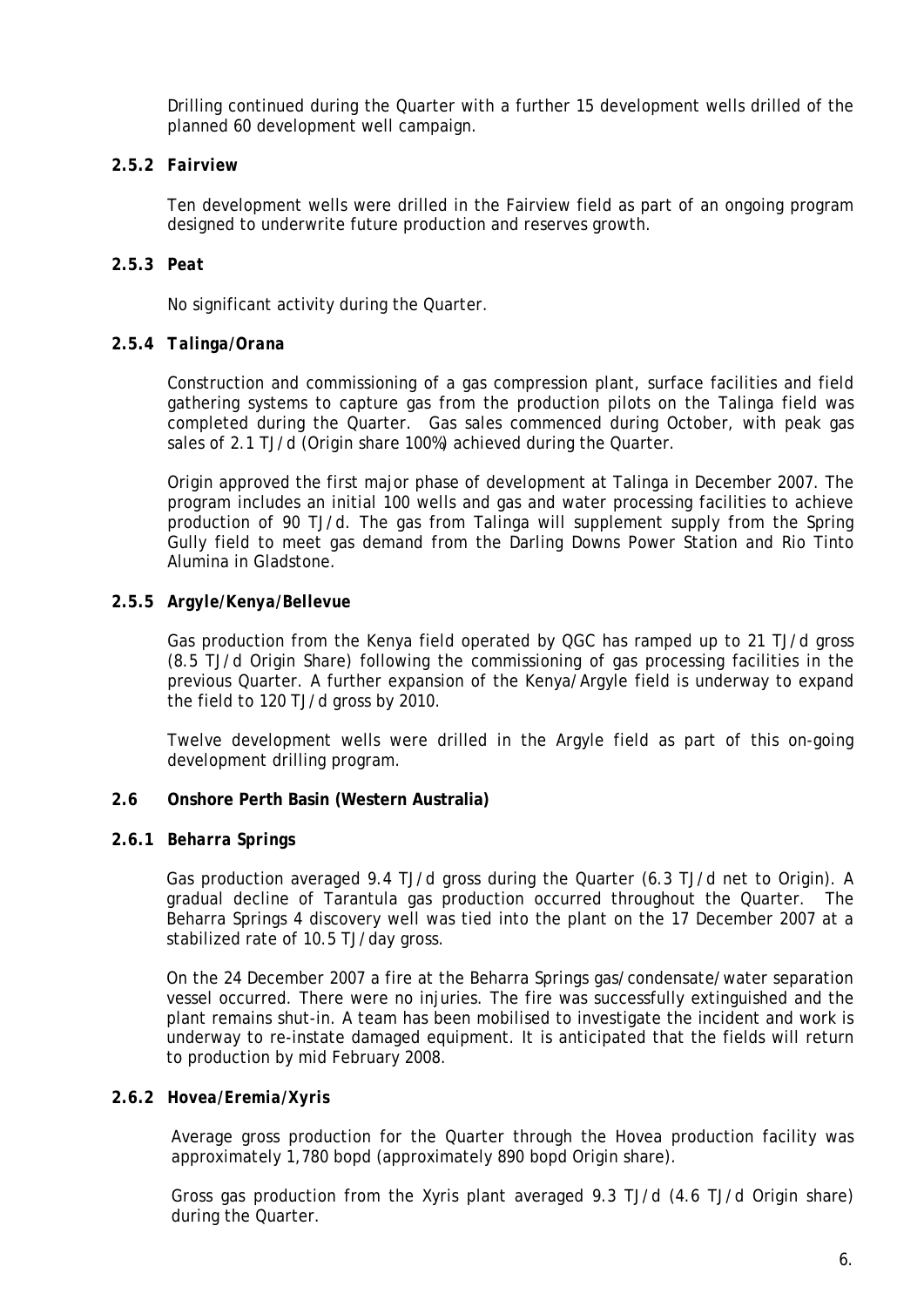## **2.6.3** *Jingemia*

Gross production during the Quarter from the Jingemia production facility averaged 1,480 bopd from four producing wells (around 730 bopd Origin share). A jet pump was installed in Jingemia 11 in November 2007 increasing oil production rates.

#### **2.7 Offshore Otway Basin (Victoria/Tasmania)**

Production from the Otway Gas Project briefly resumed in October 2007 and 101 TJ of gas was produced (Origin share 31 TJ). The plant has been shut in since October while the Operator addresses commissioning issues.

#### **2.8 Bass Basin (Tasmania)**

Plant performance was generally stable over the Quarter with gross production averaging 56 TJ/d (approximately 24 TJ/d Origin share). The Yolla 3 well has been shut-in since mid August due to hydraulic control line issues resulting in constraints on maximum gas and liquids production. Remedial work is currently underway and is expected to be completed in early January 2008.

#### **2.9 Taranaki Basin (New Zealand)**

The Ensco 107 drilling rig arrived in New Zealand on 7 October 2007 on the heavy lift vessel, 'Falcon' and mobilised to the Kupe location in late October following inclement weather.

Once on location, the wellhead platform jacket was first installed by the Ensco 107. This included driving six well conductors and the four main 60 metre long piles into the seabed. This was completed to schedule on 5 December.

Fabrication of the well head platform topside in Thailand was completed in November 2007. It was transported by heavy lift vessel to New Zealand arriving in New Plymouth on 1 December. The topside was immediately installed on the jacket and all tie-ins were completed by 18 December. The Kupe wellhead platform is now fully installed.

The batch drilling of the three development wells commenced on 18 December and progressed to plan during the Quarter.

Welding of all carbon steel line pipe at the Picton spoolbase has been completed in preparation for the arrival of the Apache pipelay reel barge expected in January 2008. The Apache, which left Aberdeen, Scotland, in November 2007, picked up the umbilical from USA en route to New Zealand.

The raw gas pipeline has been installed from the plant through one of the directionally drilled tunnels under the cliffs and 2km seawards. The other tunnel is ready to receive the umbilical which will be pulled from the Apache when she arrives in January, to be followed by laying the balance of the pipeline.

Engineering and procurement of production station equipment continued during the Quarter. Construction work at the production station continued with earth works essentially complete, two piperack modules installed and construction of the permanent building ahead of schedule. The project remains on schedule for commercial gas in the first half of 2009.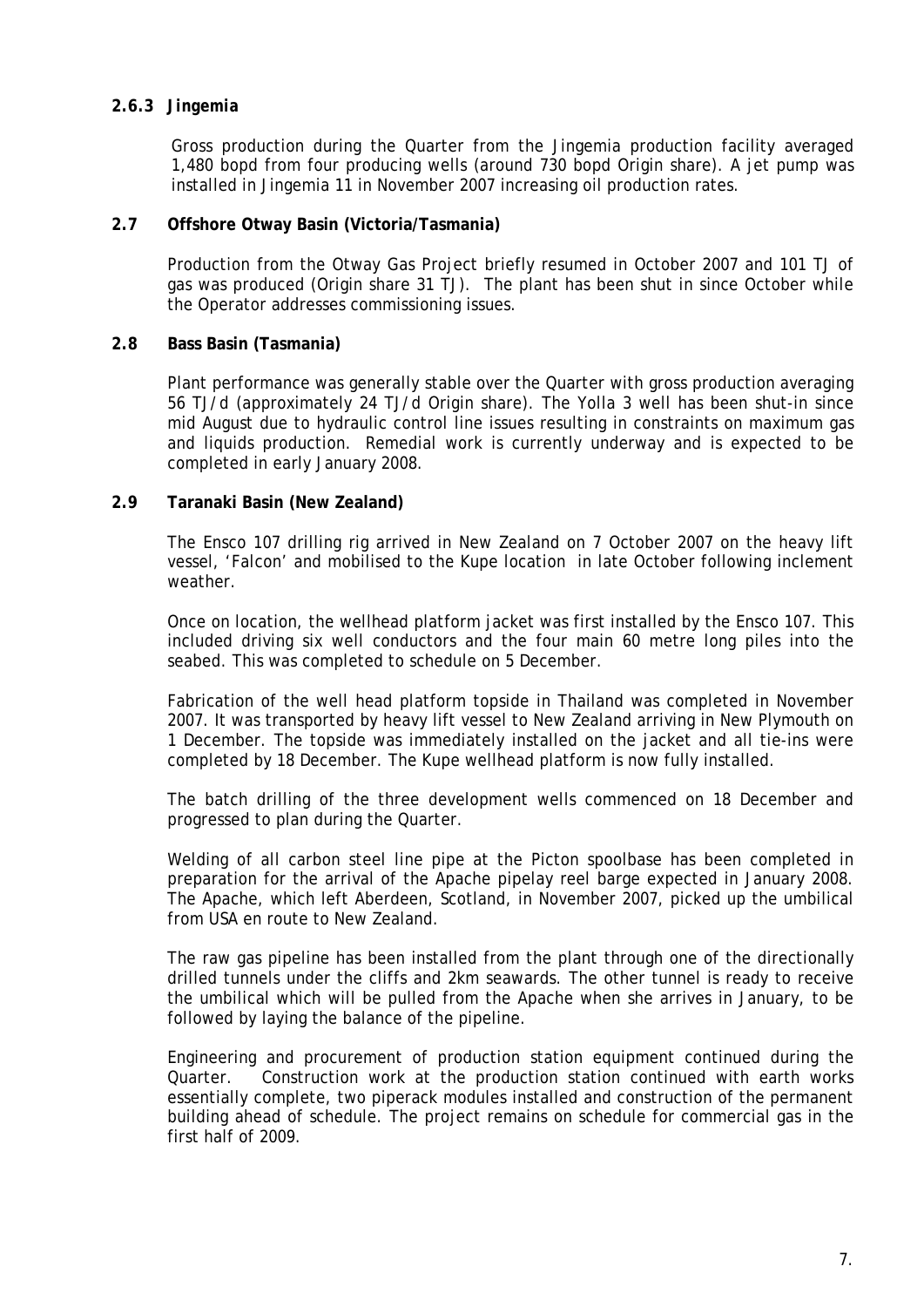## **3. EXPLORATION**

### **3.1 Cooper/Eromanga Basin (South Australia/Queensland)**

Origin participated in the drilling of 13 South Australian Block oil delineation wells and one south west Queensland gas exploration well during the Quarter.

Nine oil delineation wells were drilled in the Murteree Horst and surrounding areas. Four wells were cased and suspended as future oil producers and five wells were plugged and abandoned. Ragno 1 and Seccante 1 are new Jurassic oil pool discoveries.

Two appraisal wells were drilled in the Merrimelia field. Merrimelia 58 was plugged and abandoned and Merrimelia 59 was cased and suspended as a Jurassic oil producer.

The Charo 2 and Charo 3 oil appraisal wells were drilled in the northwestern part of the Cooper/Eromanga Basin. The wells were cased and suspended as future Birkhead oil producers.

The south west Queensland gas exploration well, Montegue 1, which was drilled to test a stratigraphically trapped Permian gas play, was cased and suspended as a future Permian gas producer.

#### **3.2 Onshore Otway Basin (South Australia/Queensland)**

Glenaire 1 ST1 cased hole tests over three zones in the Pretty Hill Sandstone were completed in December 2007. None of the tested zones flowed gas to surface. The well has been suspended pending consideration of further evaluation of other zones in the well.

#### **3.3 Surat Basin (Queensland)**

Emu Apple 2 oil appraisal well commenced drilling on 14 December 2007. The well encountered good oil shows in the Boxvale Sandstone and the basal Evergreen Formation. Wireline logs were acquired and the well was cased and suspended as a future Boxvale Sandstone oil producer.

Following Emu Apple 2 the drilling rig is scheduled to drill Emu Apple 3, the Riverslea South East 1 oil exploration well in PL 30 and Myall Creek 9 in PL 174.

#### **3.4 Denison Trough (Queensland)**

No significant activity during the Quarter.

## **3.5 Coal Seam Gas (Queensland)**

#### *3.5.1 Surat Basin*

Four core holes, Dalwogan 2 (PLA 216), Condabri 2 (ATP 702P), Carinya 3 (ATP 847P) and Poppy 1 (ATP 648P) were drilled in Origin's Walloon permits during the Quarter. The Jen 1 core hole in ATP 648P was spudded and will be completed in the March Quarter of 2008. Two monitoring wells were also drilled during the Quarter.

Production testing of the Bellevue Pilot in ATP 610P has continued during the Quarter. A further three Bellevue appraisal wells were drilled on a sole risk basis by QGC during the Quarter.

Two five-well production pilots at Codie and Lauren in ATP 620P were completed over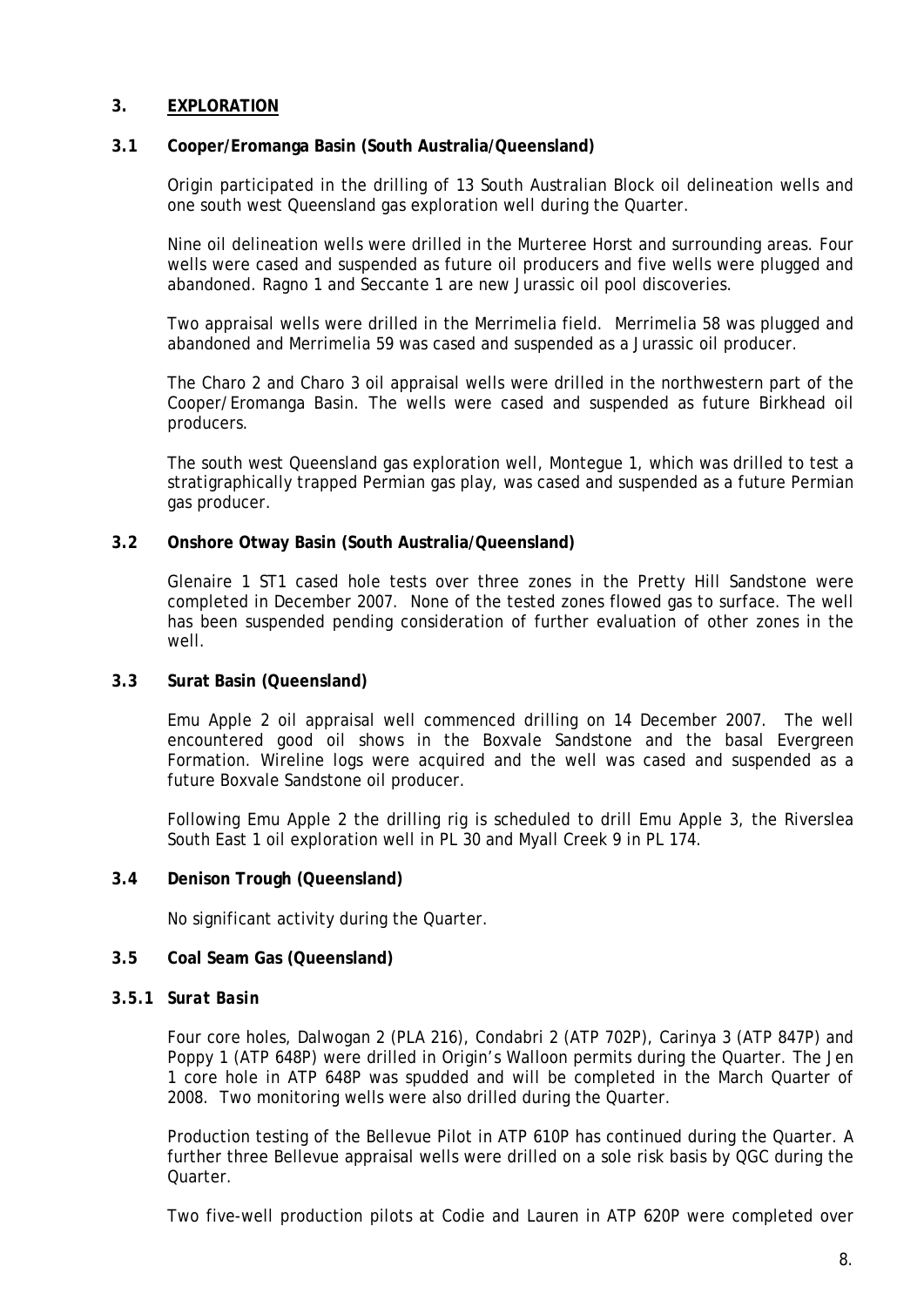the Jundah and Taroom Coal Measures during the Quarter. The wells will be tested over the coming Quarter for reserves certification process.

## **3.5.2** *Bowen Basin*

No significant activity during the Quarter.

## **3.6 Onshore Perth Basin (Western Australia)**

In L11, the Beharra Springs 4 reservoir zone (Wagina sandstone, Zone A) was drilled underbalanced with nitrogen brine using a coiled tubing unit in early October 2007. A flow test was conducted over the uppermost five metres and achieved a stabilised rate of approximately 35 mmscfd. The well was brought online in mid-December at a gross production rate of approximately 10.5 TJ/d.

The Apium 2 gas appraisal well, drilled in L1 in July 2007 as a sidetrack from Apium 1, was cased and completed in the Dongara Sandstone in late August 2007. Since then, the well has been producing gas at a steady rate of approximately 2.5 mmscfd.

#### **3.7 Offshore Otway Basin (Victoria/Tasmania)**

Interpretation of the Aragorn 3D seismic survey in T/30P and adjoining T/34P continued during the Quarter.

Acquisition of the Schomberg 3D (320 sq km) seismic program in VIC/P43 is scheduled to commence in mid to late January 2008.

In VIC/P37(V) development simulations and surface facilities scoping studies in relation to the Halladale and Black Watch gas fields were completed during the Quarter.

Interpretation of the reprocessed seismic data over VIC/P41(V) to assess prospectivity of the permit was completed.

## **3.8 Bass Basin (Tasmania)**

Well locations for a potential drilling program are being considered and negotiations in regard to securing four firm rig slots for late 2008/2009 are in progress.

Interpretation of the Shearwater 2D seismic survey in T/18P and recently reprocessed lines continued.

Acquisition of the Silvereye 3D (320 sq km) seismic program in T/44P commenced on 2 January 2008.

## **3.9 Bonaparte Basin, Western Australia/Northern Territory**

Acquisition of a 940 sq km 3D seismic survey over the Petrel field was completed.

#### **3.10 Taranaki Basin (New Zealand)**

In PEP 38485, the Moana 1 well was drilled using the semi-submersible rig, the Ocean Patriot, in November 2007. Moana 1 intersected a water-bearing main reservoir target and was plugged and abandoned.

## **3.11 Offshore Northland Basin (New Zealand)**

Interpretation of the 433 sq km Nimitz 3D seismic survey and 1,904 km Pantheon 2D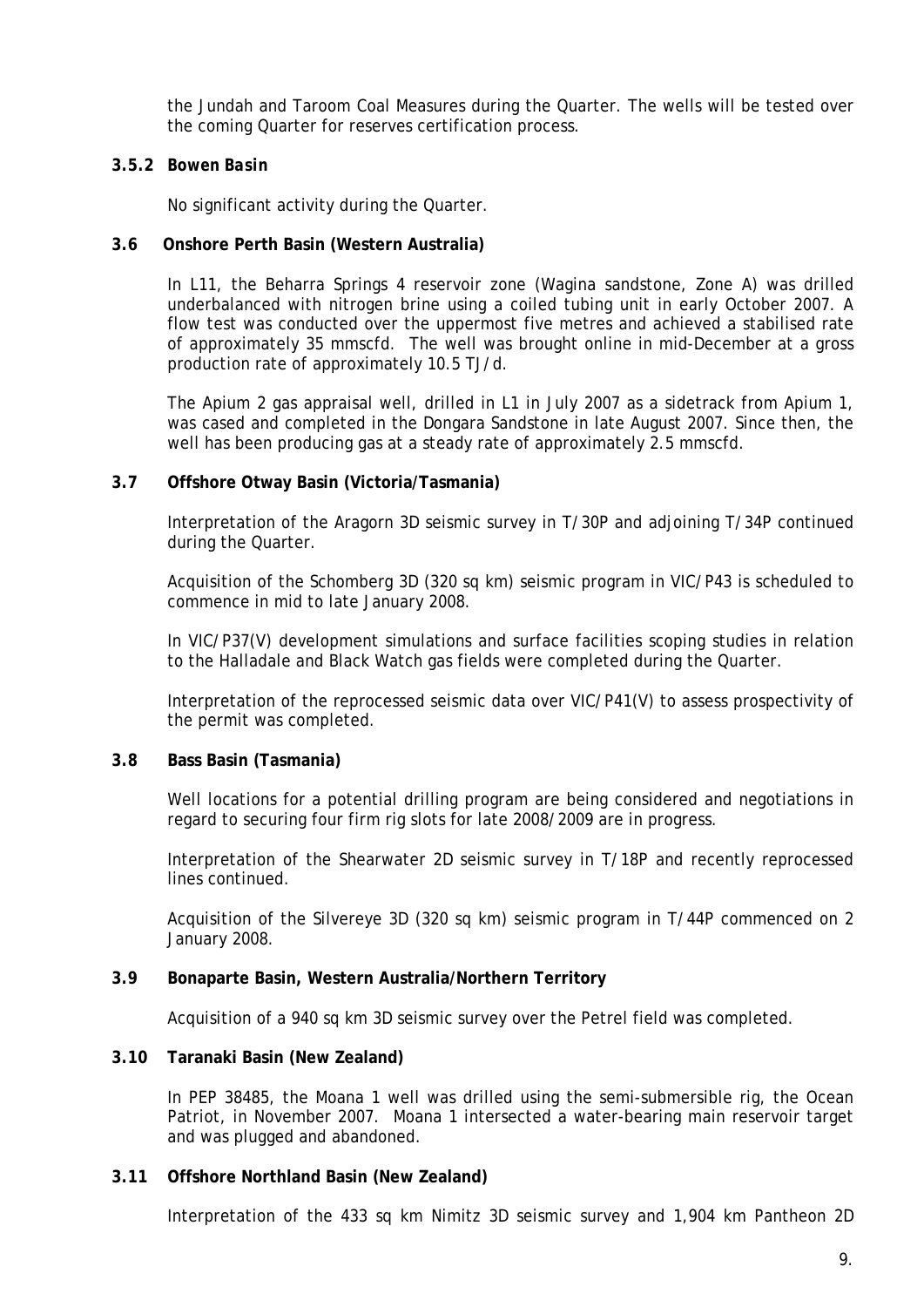seismic survey acquired in PEP 38619 and the 1,224 km Akira 2D seismic survey acquired in PEP 38618 is progressing.

## **3.12 Offshore Canterbury Basin (New Zealand)**

Interpretation of the 917 km Caravel (PEP 38262) and the 1,317 km Wherry (PEP 38264) 2D seismic surveys continued.

Various geological and geophysical projects including basin modeling, AVO (amplitude versus offset) and amplitude studies and pre-stack depth migration continued during the Quarter.

## **3.13 Offshore Lamu Basin (Kenya)**

Prospect level interpretation of the 2006 Lamu Marine Seismic Survey and reprocessed 2003 vintage seismic data in Blocks L8 and L9 was completed.

Various geological and geophysical projects including basin modeling continued during the Quarter.

## **4. DRILLING ACTIVITY**

## **4.1 Exploration/Appraisal**

The table below summarises the exploration and appraisal drilling undertaken in the Quarter:

| Well              | Basin/Area            | Target                  | Origin<br><b>Interest</b><br>% | <b>Well Status</b>  |
|-------------------|-----------------------|-------------------------|--------------------------------|---------------------|
| Bugito 2          | Cooper/Eromanga - SA  | Oil                     | 13.19                          | <b>P&amp;A</b>      |
| Charo 2           | Cooper/Eromanga - SA  | $\overline{O}$ il       | $\overline{1}3.19$             | C&S, Oil            |
| Charo 3           | Cooper/Eromanga - SA  | Oil                     | 13.19                          | C&S, Oil            |
| Ikarumba 1        | Cooper/Eromanga - SA  | Oil                     | 13.19                          | <b>P&amp;A</b>      |
| Jena 21           | Cooper/Eromanga - SA  | Oil                     | 13.19                          | <b>P&amp;A</b>      |
| Jena 25           | Cooper/Eromanga - SA  | Oil                     | 13.19                          | C&S, Oil            |
| Merrimelia 58     | Cooper/Eromanga - SA  | Oil                     | 13.19                          | <b>P&amp;A</b>      |
| Merrimelia 59     | Cooper/Eromanga - SA  | Oil                     | 13.19                          | C&S, Oil            |
| Montegue 1        | Cooper/Eromanga - Old | Gas                     | 16.74                          | C&S, Gas            |
| Ogg 1             | Cooper/Eromanga - SA  | Oil                     | 13.19                          | <b>P&amp;A</b>      |
| Ragno 1           | Cooper/Eromanga - SA  | $\overline{O}$ il       | 13.19                          | C&S, Oil            |
| Seccante 1        | Cooper/Eromanga - SA  | Oil                     | 13.19                          | C&S, Oil            |
| Ulandi 16         | Cooper/Eromanga - SA  | Gas                     | 13.19                          | C&S, Oil            |
| Zogg 1            | Cooper/Eromanga - SA  | $\overline{O}$ il       | 13.19                          | <b>P&amp;A</b>      |
| Beharra Springs 4 | Perth Basin - WA      | Gas                     | 67                             | C&C, Gas            |
| Emu Apple 2       | Surat Basin - Qld     | Oil                     | 90                             | <b>C&amp;S, Oil</b> |
| Dalwogan 2        | Surat Basin - Qld     | $\overline{\text{CSG}}$ | 100                            | Slimhole CSG        |
| Condabri 2        | Surat Basin - Qld     | CSG                     | 100                            | Slimhole CSG        |
| Carinya 3         | Surat Basin - Qld     | CSG                     | 100                            | Slimhole CSG        |
| Poppy 1           | Surat Basin - Qld     | CSG                     | 31.25                          | Slimhole CSG        |
| Jen 1             | Surat Basin - Qld     | CSG                     | 31.25                          | Slimhole CSG;       |
|                   |                       |                         |                                | In progress         |
| Lauren Monitor 1  | Surat Basin - Qld     | <b>CSG</b>              | 40.625                         | Monitor, CSG        |
| Kate Monitor 1    | Surat Basin - Old     | CSG                     | 40.625                         | Monitor, CSG        |
| Moana 1           | Taranaki Basin - NZ   | Oil                     | 33.33                          | <b>P&amp;A</b>      |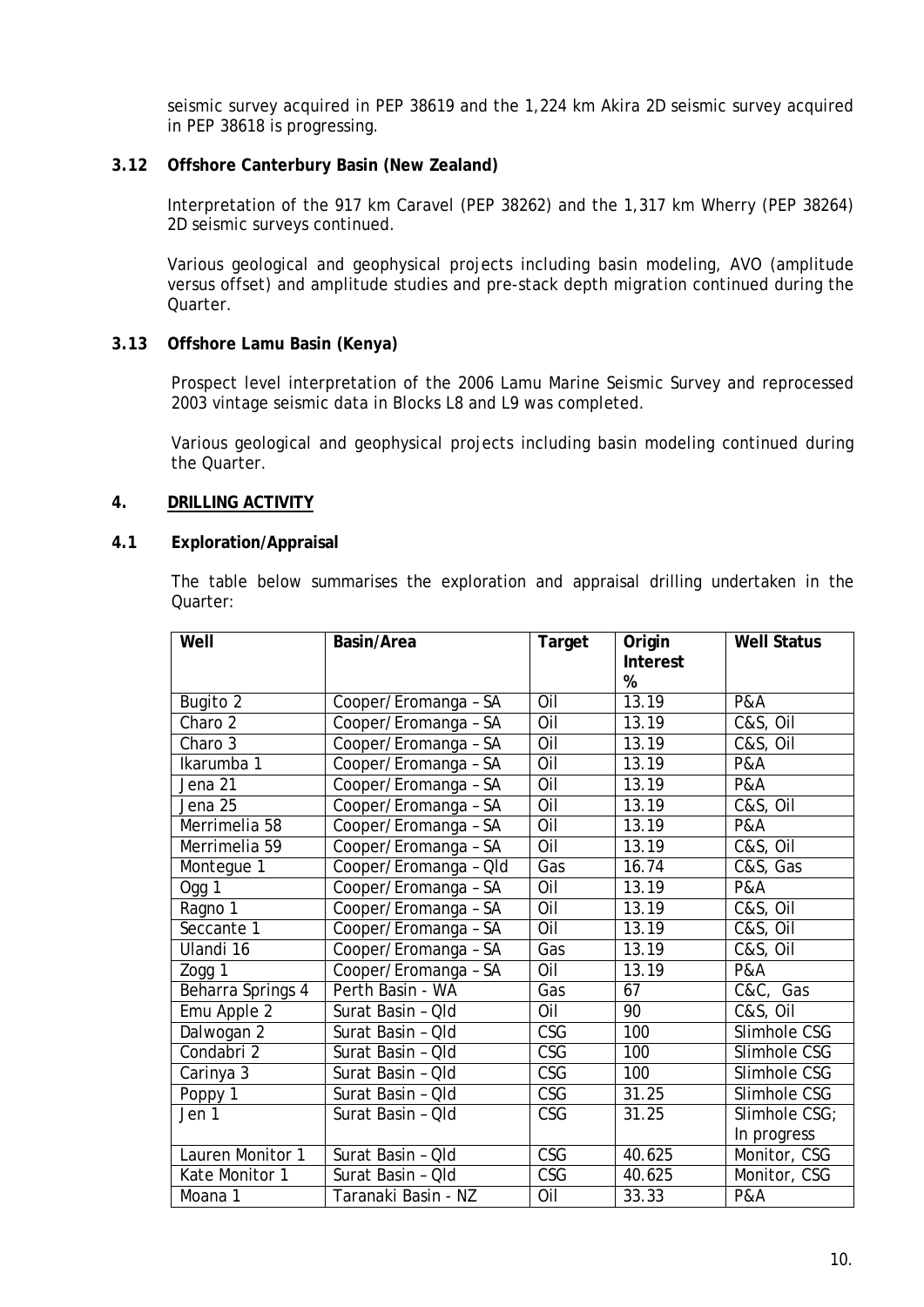# **4.2 Development**

The table below summarises the development drilling undertaken in the Quarter:

| Well            | Basin/Area            | Target                  | Origin<br>Interest<br>% | <b>Well Status</b>    |
|-----------------|-----------------------|-------------------------|-------------------------|-----------------------|
| Coonatie 8 ST1  | Cooper/Eromanga - SA  | Gas                     | 10.54                   | C&S, Gas              |
| Coonatie 10     | Cooper/Eromanga - SA  | Gas                     | 10.54                   | C&S, Gas              |
| Merrimelia 60   | Cooper/Eromanga - SA  | Oil                     | 13.19                   | C&S, OII              |
| Merrimelia 61   | Cooper/Eromanga - SA  | Oil                     | 13.19                   | In Progress           |
| Moomba 181      | Cooper/Eromanga - SA  | Gas                     | 13.19                   | C&S, Gas              |
| Tartulla 8      | Cooper/Eromanga - Qld | Gas                     | 16.74                   | C&S, Gas              |
| Wellington 6    | Cooper/Eromanga - Qld | Gas                     | 16.74                   | <b>P &amp; A</b>      |
| Fairview 142    | Bowen Basin - Qld     | $\overline{\text{CSG}}$ | 23.93                   | C&S, CSG              |
| Fairview 144    | Bowen Basin - Qld     | CSG                     | 23.93                   | C&S, CSG              |
| Fairview 139    | Bowen Basin - Qld     | CSG                     | 23.93                   | C&S, CSG              |
| Fairview 138    | Bowen Basin - Qld     | CSG                     | 23.93                   | C&S, CSG              |
| Fairview 190    | Bowen Basin - Qld     | <b>CSG</b>              | 23.93                   | C&S, CSG              |
| Fairview 191    | Bowen Basin - Qld     | $\overline{\text{CSG}}$ | 23.93                   | C&S, CSG              |
| Fairview 193    | Bowen Basin - Old     | <b>CSG</b>              | 23.93                   | C&S, CSG              |
| Fairview 192    | Bowen Basin - Old     | $\overline{\text{CSG}}$ | 23.93                   | $C&S, \overline{CSG}$ |
| Fairview 194    | Bowen Basin - Qld     | <b>CSG</b>              | 23.93                   | C&S, CSG              |
| Fairview 195    | Bowen Basin - Qld     | <b>CSG</b>              | $\overline{2}3.93$      | C&S, CSG              |
| Spring Gully 64 | Bowen Basin - Qld     | $\overline{\text{CSG}}$ | 99.725                  | C&S, CSG              |
| Spring Gully 43 | Bowen Basin - Qld     | CSG                     | 99.725                  | C&S, CSG              |
| Spring Gully 42 | Bowen Basin - Qld     | CSG                     | 99.725                  | C&S, CSG              |
| Spring Gully 39 | Bowen Basin - Old     | <b>CSG</b>              | 99.725                  | C&S,CSG               |
| Spring Gully 38 | Bowen Basin - Qld     | <b>CSG</b>              | 99.725                  | C&S, CSG              |
| Spring Gully 47 | Bowen Basin - Qld     | CSG                     | 99.725                  | C&S, CSG              |
| Spring Gully 48 | Bowen Basin - Qld     | CSG                     | 99.725                  | C&S, CSG              |
| Spring Gully 79 | Bowen Basin - Qld     | $\overline{\text{CSG}}$ | 99.725                  | C&S,CSG               |
| Spring Gully 78 | Bowen Basin - Qld     | <b>CSG</b>              | 99.725                  | C&S, CSG              |
| Spring Gully 88 | Bowen Basin - Qld     | $\overline{\text{CSG}}$ | 99.725                  | C&S, CSG              |
| Spring Gully 89 | Bowen Basin - Qld     | $\overline{\text{CSG}}$ | 99.725                  | C&S, CSG              |
| Spring Gully 90 | Bowen Basin - Old     | $\overline{\text{CSG}}$ | 99.725                  | C&S,CSG               |
| Spring Gully 98 | Bowen Basin - Qld     | CSG                     | 99.725                  | C&S, CSG              |
| Spring Gully 99 | Bowen Basin - Qld     | CSG                     | 99.725                  | C&S, CSG              |
| Durham Ranch 37 | Bowen Basin - Qld     | <b>CSG</b>              | 94.50                   | C&S, CSG              |
| Argyle 23       | Surat Basin - Qld     | <b>CSG</b>              | 40.625                  | C&S, CSG              |
| Argyle 16       | Surat Basin - Qld     | CSG                     | 40.625                  | C&S, CSG              |
| Argyle 24       | Surat Basin - Qld     | CSG                     | 40.625                  | C&S, CSG              |
| Argyle 31       | Surat Basin - Qld     | CSG                     | 40.625                  | C&S, CSG              |
| Argyle 32       | Surat Basin - Qld     | CSG                     | 40.625                  | C&S, CSG              |
| Argyle $39$     | Surat Basin - Qld     | CSG                     | 40.625                  | C&S, CSG              |
| Argyle 19       | Surat Basin - Qld     | CSG                     | 40.625                  | C&S, CSG              |
| Argyle 18       | Surat Basin - Qld     | CSG                     | 40.625                  | C&S, CSG              |
| Argyle 20       | Surat Basin - Qld     | CSG                     | 40.625                  | C&S, CSG              |
| Argyle 27       | Surat Basin - Qld     | <b>CSG</b>              | 40.625                  | C&S, CSG              |
| Argyle 22       | Surat Basin - Qld     | CSG                     | 40.625                  | C&S, CSG              |
| Argyle 21       | Surat Basin - Qld     | CSG                     | 40.625                  | C&S, CSG              |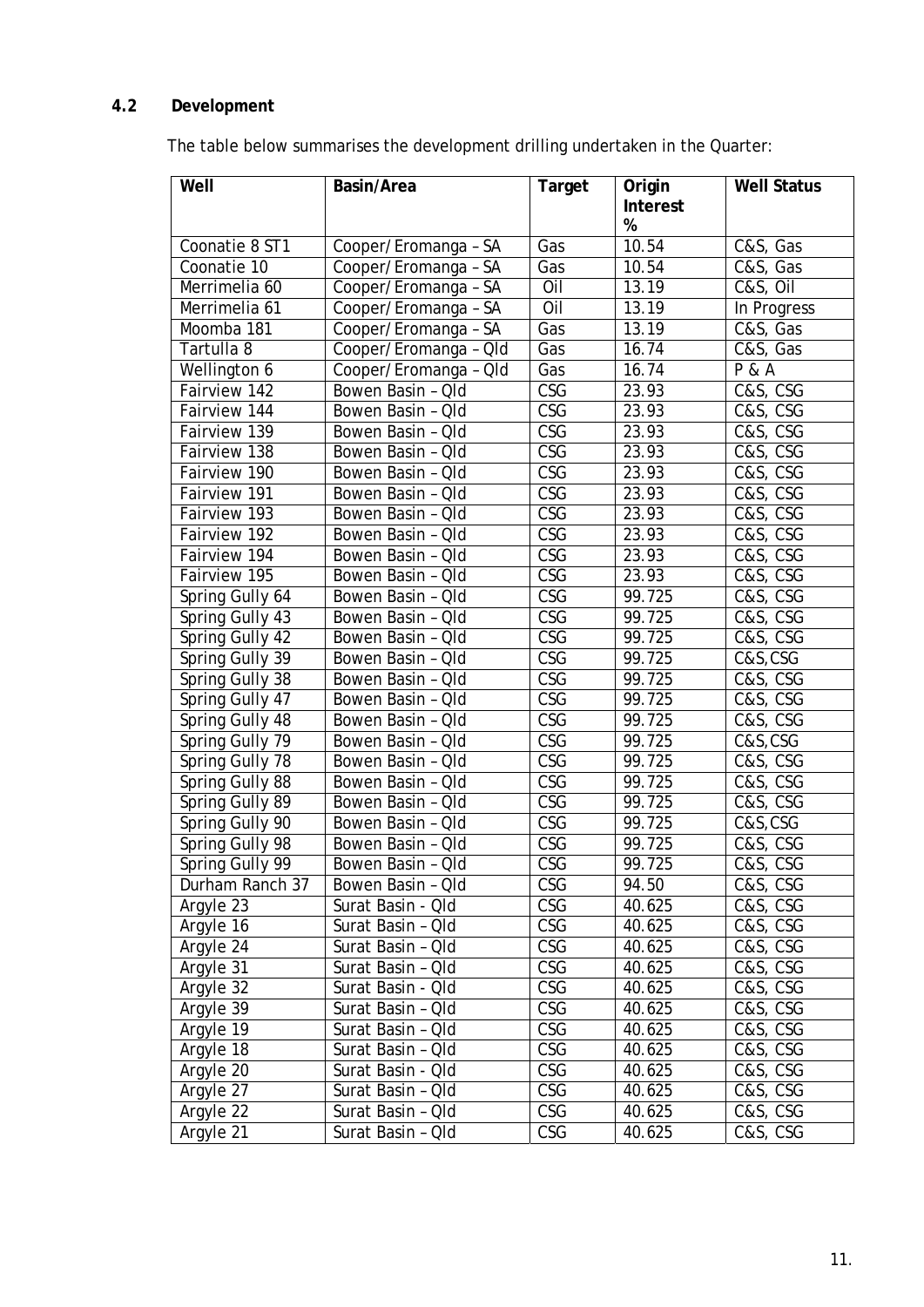## **5. ACQUISTIONS/DIVESTMENTS**

During the Quarter:

- PEP 38729 in the onshore Taranaki Basin, New Zealand, has been surrendered.
- In New Zealand, Origin has entered into an agreement with Swift Energy New Zealand to acquire a 100% interest in PMP 38151 (Rimu), PMP 38155 (Kauri), PML 38138 (Tariki), PML 38139 (Ahuroa), PML 38140 (Waihapa) and PML 38141 (Ngaere) and a 50% interest in PEP 381201, PEP 38495, PML 38140 (below base of Tikorangi Formation) and PML 38141 (below base of Tikorangi Formation). The acquisition is subject to completion and Ministerial approval.
- ATPs 666P and 667P in the Galilee Basin have been transferred from Tri-Star Petroleum Company to Origin Energy CSG Limited. Origin now holds a 100% interest in these permits. ATP 668P is similarly being transferred.

| E & D                     |          |         |                 |        | 2 <sub>nd</sub> |            |            |
|---------------------------|----------|---------|-----------------|--------|-----------------|------------|------------|
| Expenditure               | A\$'000  | This    | <b>Previous</b> | %      | Quarter         | <b>YTD</b> | <b>YTD</b> |
|                           |          | Quarter | Quarter         | Change | 2006/07         | 2007/08    | 2006/07    |
| Exploration/              |          |         |                 |        |                 |            |            |
| Appraisal<br>Development/ |          | 12,004  | 13,969          | (14)   | 15,749          | 25,973     | 21,255     |
| Plant                     |          | 75,883  | 87,396          | (13)   | 82,835          | 163,278    | 147,326    |
| Total                     |          | 87,887  | 101,365         | (13)   | 98,584          | 189,252    | 168,581    |
|                           |          |         |                 |        | 2nd             |            |            |
|                           | NZ\$'000 | This    | <b>Previous</b> | %      | Quarter         | <b>YTD</b> | YTD        |
|                           |          | Quarter | Quarter         | Change | 2006/07         | 2007/08    | 2006/07    |
| Exploration/              |          |         |                 |        |                 |            |            |
| Appraisal<br>Development/ |          | 7,912   | 2,296           | 245    | 1,505           | 10,208     | 1,840      |
| Plant                     |          | 82,133  | 58,607          | 40     | 15,644          | 140,740    | 29,978     |
| Total                     |          | 90,045  | 60,903          | 48     | 48,967          | 150,948    | 31,818     |
| NDE P. D. Eynonditive     |          |         |                 |        |                 |            |            |

## **6. EXPLORATION AND DEVELOPMENT EXPENDITURE**

**NB: E & D Expenditure excludes acquisitions and corporate plant & equipment.** 

The details and development activities and the expenditure and revenues relating to those activities referred to in this report have not been audited.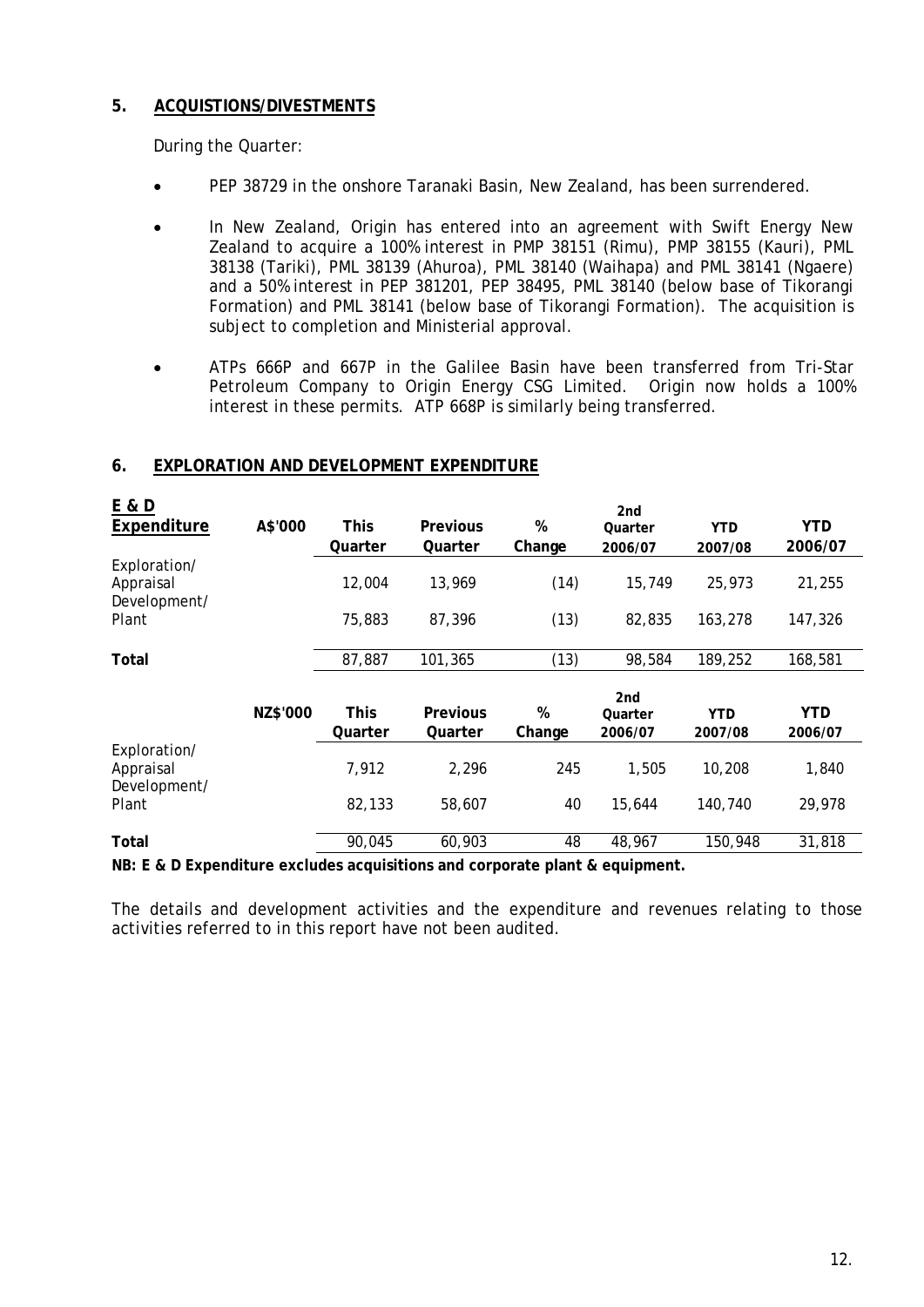# **7. ORIGIN'S INTERESTS**

Origin holds the following interests:

| <b>Basin/Project Area</b>  | Permits (Interest)<br>(* Denotes Operatorship)                                                                                                                                                                           |
|----------------------------|--------------------------------------------------------------------------------------------------------------------------------------------------------------------------------------------------------------------------|
| Australia                  |                                                                                                                                                                                                                          |
| Surat Basin (QId)          | PL 14 (100%*); PLs 56 and 74 (69.0%*);                                                                                                                                                                                   |
|                            | PL 30 (75.0%*); PLs 21, 22, 27 and 64 (87.50%*);                                                                                                                                                                         |
|                            | PLs 53, 174 and 227 (100%*); ATP 470P Redcap (90.0%*); ATP 470P<br>Formosa Downs (49.50%*); PL 71 (Production) (90.0%*); PL 71<br>(Exploration) (72.0%*); ATP 470P Rolston and PL 70 (100%*);                            |
|                            | ATP 471P Weribone Pooling Area (50.64%*); ATP 336P and PLs 10W,<br>11W, 12W, 28W, 69 and 89 (46.25%); PL 11 Snake Creek East 1<br>Exclusion Zone (25.0%); ATP 647P (Block 2656 only) (50.0%*); and ATP<br>754P (50.0%*). |
| Denison Trough (QId)       | PLs 41, 42, 43, 44, 45, 54, 67, 173, 183 and 218 (50.0%*); ATP 337P<br>(50.0%); ATP 337P Mahalo (30.0%); and ATP 553P (50.0%)                                                                                            |
| Galilee Basin (Qld)        | ATPs 666P, 667P and 668P (ATP 668P being transferred to Origin)<br>$(100.0\%)$                                                                                                                                           |
| CSG (QId)                  |                                                                                                                                                                                                                          |
| - Spring Gully             | PLs 195 and 203 and ATP 592P (94.50%*); PL 204 (99.725%*); and PL 200<br>$(95.7104\%)$                                                                                                                                   |
| - Fairview                 | PLs 90, 91, 92, 99, 100, 232, 233, 234, 235 and 236 and ATP 526P<br>(23.93%)                                                                                                                                             |
| - Peat                     | PL 101 (100%*)                                                                                                                                                                                                           |
| - Argyle/Kenya/Bellevue    | PLs 179, 180 (Application), 228 and 229 and ATP 620P (40.625%), ATP<br>610P and PL 247(A) (29.375%); and ATP 648P and PL 257(A) (31.25%)                                                                                 |
| - Talinga/Orana            | PLs 209, 226, 215(A), 216(A) and 225(A) and ATP 692P (100%*)                                                                                                                                                             |
| - Other(Bowen Basin)       | PLs 219 and 220 (100%*); ATP 653P and ATP 745P (23.85%); and ATP<br>804P (29.29825%)                                                                                                                                     |
| - Other (Surat Basin)      | ATP 606P (92.7162%*); ATP 631P (18.0965%); ATP 663P (100%*); ATP<br>702P (100.0%*); ATP 792P (92.7162%*) and ATP 793P (100.0%*) (subject<br>to EA approval)                                                              |
| Onshore Otway Basin        |                                                                                                                                                                                                                          |
| - SA                       | PRL 13 (50.0%); PRL 1 and 2 and PPLs 62, 168 and 202 (100.0%*)                                                                                                                                                           |
| - Victoria                 | PPLs 6 and 9 and PRL 1 (90.0%*); PPLs 4, 5, 7, 10 and 12 (100.0%*); PPL<br>2 (Ex. lona) (100.0%*); PPL 8 (100.0%*); and PEP 160 (20.0%)                                                                                  |
| Offshore Otway Basin       |                                                                                                                                                                                                                          |
| - Victoria                 | VIC/L23 and VIC/P43 (30.75%); VIC/P37(V) (37.5%*) and VIC/P41(V)<br>$(100.0\%)$                                                                                                                                          |
| - Tasmania                 | T/L2, T/L3, T/30P and T/34P (30.75%)                                                                                                                                                                                     |
| Bass Basin (Tasmania)      | T/L1 and T/RL1 $(42.50\%)$ ; T/18P $(39.0\%)$ ; and T/44P $(100.0\%)$<br>reducing to 60.0%*, subject to a farmin agreement)                                                                                              |
| Onshore Perth Basin (WA)   | EP 320 and L11 (67.0%*); EP 368 (15.0%); EP 413 and L14 (49.189%*);<br>and L1/L2 (excluding Dongara, Mondarra and Yardarino) (50.0%)                                                                                     |
| Offshore Bonaparte (WA/NT) | NT/RL1 and WA6R (5.0%)                                                                                                                                                                                                   |
| Cooper Basin               |                                                                                                                                                                                                                          |
| - Qld                      | SWQ Unit Subleases (16.7375%); Aquitaine A & B Blocks and associated<br>PLs (25.0%); Aquitaine C Block and associated PLs (27.0%); and Wareena<br>Block and associated PLs (10.0%)                                       |
| - SA                       | SA Unit PPLs (13.19%); Patchawarra East Block PPLs (10.536%); Reg<br>Sprigg West Unit (PPLs 194 and 211) (7.902%)                                                                                                        |